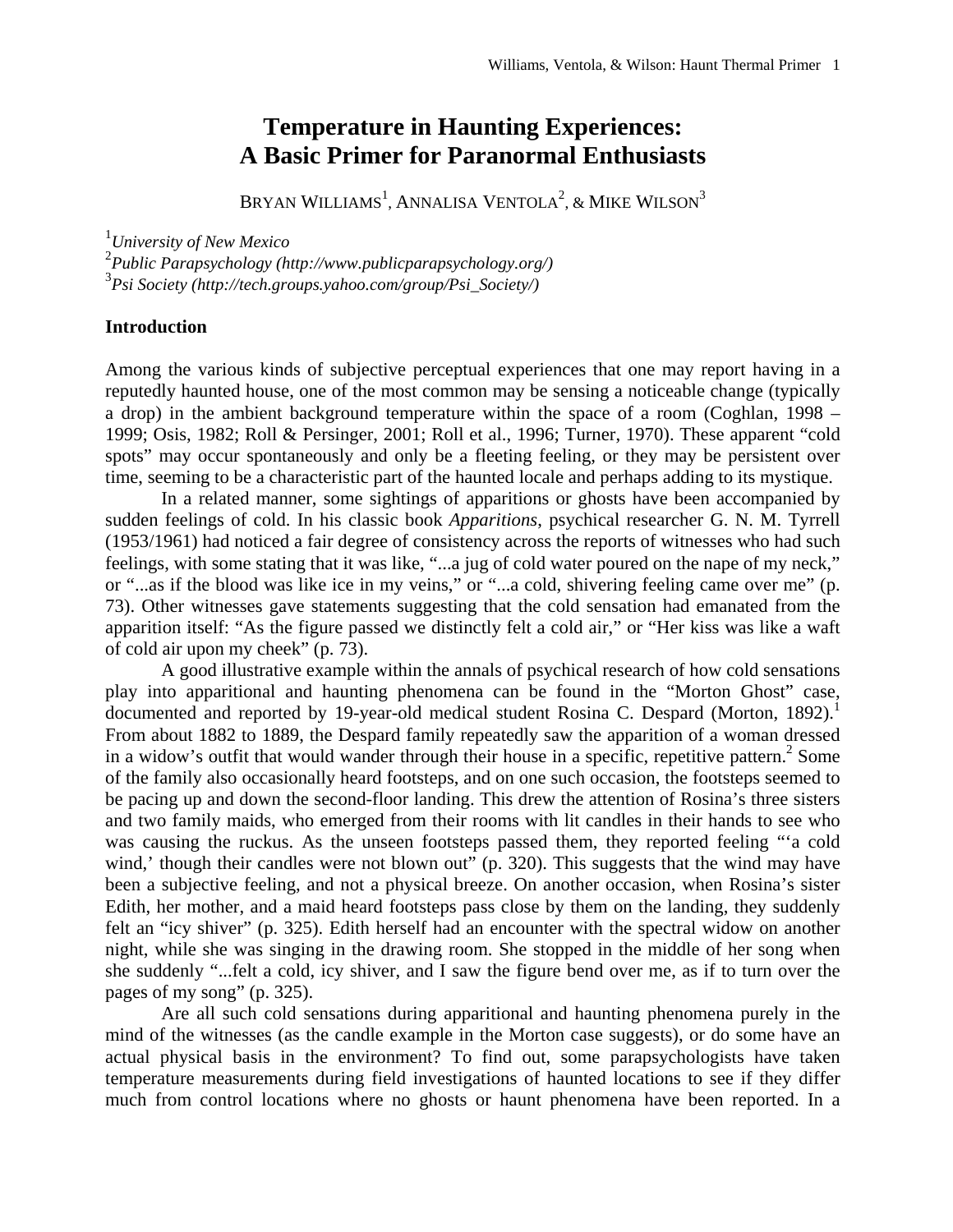similar fashion, many amateur paranormal enthusiasts have taken readings with thermometers as part of their attempts to search for spirits in ostensibly haunted locations (Coghlan, 1998 – 1999).

To help guide them along in their efforts, we are providing at Public Parapsychology ([http://www.publicparapsychology.org\)](http://www.publicparapsychology.org/) another basic primer – another "crash course," if you will – for paranormal enthusiasts that may be useful in conducting their haunt investigations. We give a brief overview of what parapsychologists have learned so far about temperature in relation to haunting experiences, and provide some useful tips on how to properly collect and interpret temperature readings during field investigations. This primer can be used along with our previous one on magnetic fields (Williams, Ventola, & Wilson, 2007), which it is meant to supplement.

#### **Temperature: The Parapsychological Perspective**

 A glance at the research literature suggests that parapsychologists have gotten a mixed bag of results when taking temperature measurements during field investigations of haunted sites. An initial effort to collect detailed measurements was made in mid-1968 by the Doncaster Group for Psychical Study as part of an investigation of a haunted house in the mining village of Askern, South Yorkshire, England (Turner, 1970). Residents and visitors of the home had reported hearing metallic clicks and other unusual sounds, seeing spectral human figures, and feeling sensations of cold in the living room and bedroom of the home. The cold feelings would even sometimes occur in the living room while it was being warmed by an active fireplace. To objectively explore the cold feelings, the Doncaster Group had set up an array of thermometers in the living room and bedroom, which were monitored during seven separate overnight surveillance sessions. While some of the cold sensations felt by the group were not accompanied by thermal changes and may have been purely subjective, others had produced patterns of potential interest. Cold sensations had occurred at around the same time (between 12:30 and 1:00 A.M.) on 4 of 6 surveillance nights<sup>3</sup>, with 3 of the 4 occurring in the bedroom  $(p. 341)$ . When the cold sensations did actually coincide with a marked change in the thermometer readings, the change was a drop of about 9 to 10 degrees Fahrenheit (p. 352). Some of the thermal changes also coincided with the reported clicking sounds, which the Doncaster Group suspected may have resulted from thermal contraction of the metal building materials in the home (i.e., they may have been the sounds of the house settling with temperature shifts, and may not have been anomalous).

 Measures of temperature and humidity were also taken during an extensive field study of an allegedly haunted Illinois home by researchers Devin Terhune, Annalisa Ventola, and James Houran (2007). Apparitions, object movements, and sensed presences were experienced by the residents and a visitor of the home, and the residents' dog was noted to display unusual behaviors at times. When digital temperature and humidity readings collected in the allegedly haunted home were compared to the readings taken in a control home located next-door where no haunt phenomena had been reported, the haunted home was found to be significantly cooler and moister than the control home. However, the three areas within the haunted home where the haunt phenomena were most active did not differ much from four other areas that were less active.

Not all field investigations have found that the background temperature of haunted sites is associated with anomalous experiences, however. In the early part of 2001, researchers from the University of Hertfordshire in England and the University of Edinburgh in Scotland had conducted a field investigation, led by psychologist Richard Wiseman, of the reputedly haunted South Bridge Vaults in Edinburgh. The vaults consist of a series of chambers connected by corridors that were built in the late 18th century to house the poor during the construction of the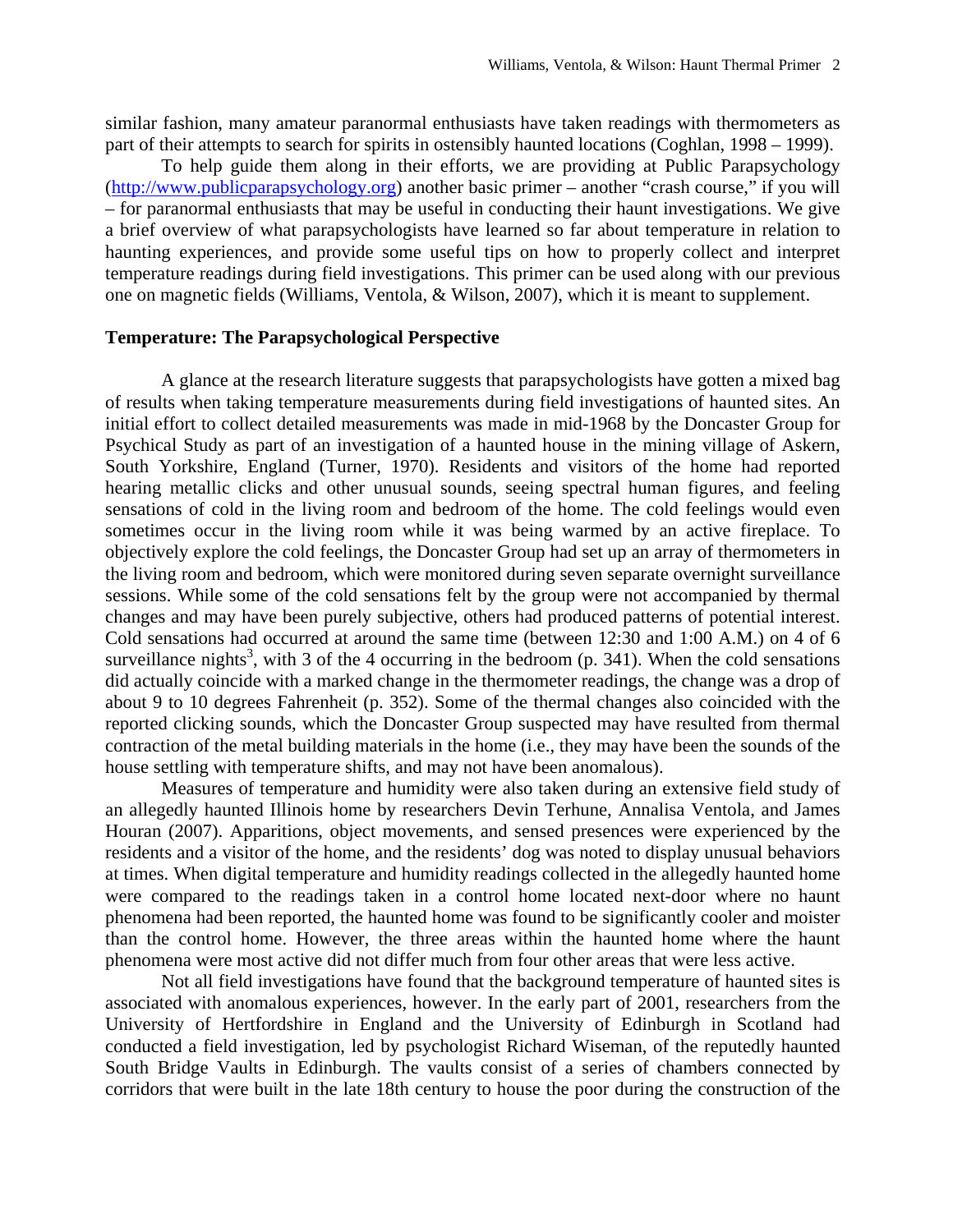South Bridge. Poor living conditions and overcrowding had turned the vault area into a diseaseridden slum, and it was abandoned in the 19th century. It was opened again to the public in 1996 for tours, and several tourists and guides have reported seeing apparitions, hearing footsteps, and sensing an unseen presence in the vaults since that time. To explore the reported haunt reports, the researchers monitored several physical variables, including air temperature. Although nearly half of the people (44%) visiting the vaults during the study had reported a haunt-related experience (some of which included sensing a change in temperature), the temperature level and the speed of the air inside the vaults were not significantly related to the amount of experiences people had. Instead, they were more related to the height and amount of lighting in the vaults (Wiseman et al., 2003), suggesting that haunt experiences can have more than one cause.

 To explore the role that temperature might play in ghost experiences, Dean Radin and Jannine Rebman (1996) had monitored the temperature (among other physical variables) inside a custom-built psychomanteum in their laboratory. A psychomanteum is a dark chamber modeled after an ancient Greek oracle that is used as way to artificially induce apparitional experiences through the ages-old technique of scrying (i.e., gazing into a reflective surface; in this case, a mirror). As volunteers sat inside the psychomanteum chamber and attempted to have an apparitional experience, Radin and Rebman monitored certain aspects of their physiology (e.g., their heartrate, skin resistance, and blood-pulse volume) to see if these might be associated with changes in the environment during an apparitional experience. The results of the study indicated that shifts in the volunteers' physiology were most often associated with changes in air temperature inside the psychomanteum, although not all of these may have been related to experiences of apparitions. While preparing for the psychomanteum session, three people (the experimenter, the session facilitator, and the volunteer) were all in the chamber at the same time, which may have brought about an increase in air temperature due to their body heat. The temperature would have begun to drop soon after the volunteer was left alone in the chamber, and this could have coincided with shifts in the volunteers' physiology as they begun to relax. Thus, some of the temperature changes seen in this study might have had a natural cause. A closer study of psychomanteum temperature changes in relation to apparitional experiences is currently being conducted by researchers at Liverpool Hope University in England (Parsons & O'Keeffe, 2006).

 The results of these parapsychological studies suggest that temperature changes may play a part in some, but probably not all, haunting experiences. Some of these changes may be purely subjective, but others may have a physical basis that is measurable using thermometers and other kinds of thermal sensors.

# **The Peltier Effect: A Natural Source for "Cold Spots?"**

 If some "cold spots" found in haunt sites are indeed physical occurrences, then could there be a way to explain their origin? Canadian neuroscientist Michael Persinger (1974, pp. 179 – 183) thinks that there may indeed a way, one that has its basis in the natural geophysical processes of the Earth. It's called the Peltier effect, and it's rather easy to demonstrate in a physics lab.

 Here's a basic overview of how it works (see Figure 1): Below ground, there are several layers of mineral and rock that are composed of silicates, which are capable of conducting electricity.<sup>4</sup> Some silicates, such as manganese silicate, are thermoelectric materials that can change temperature when an electrical current is passed through them. Under the right conditions, high voltage electric fields can build up in underground rock layers, either from seismic activity near fault zones<sup>5</sup>, or from electrical activity during thunderstorms (Persinger, 1974, 1985). If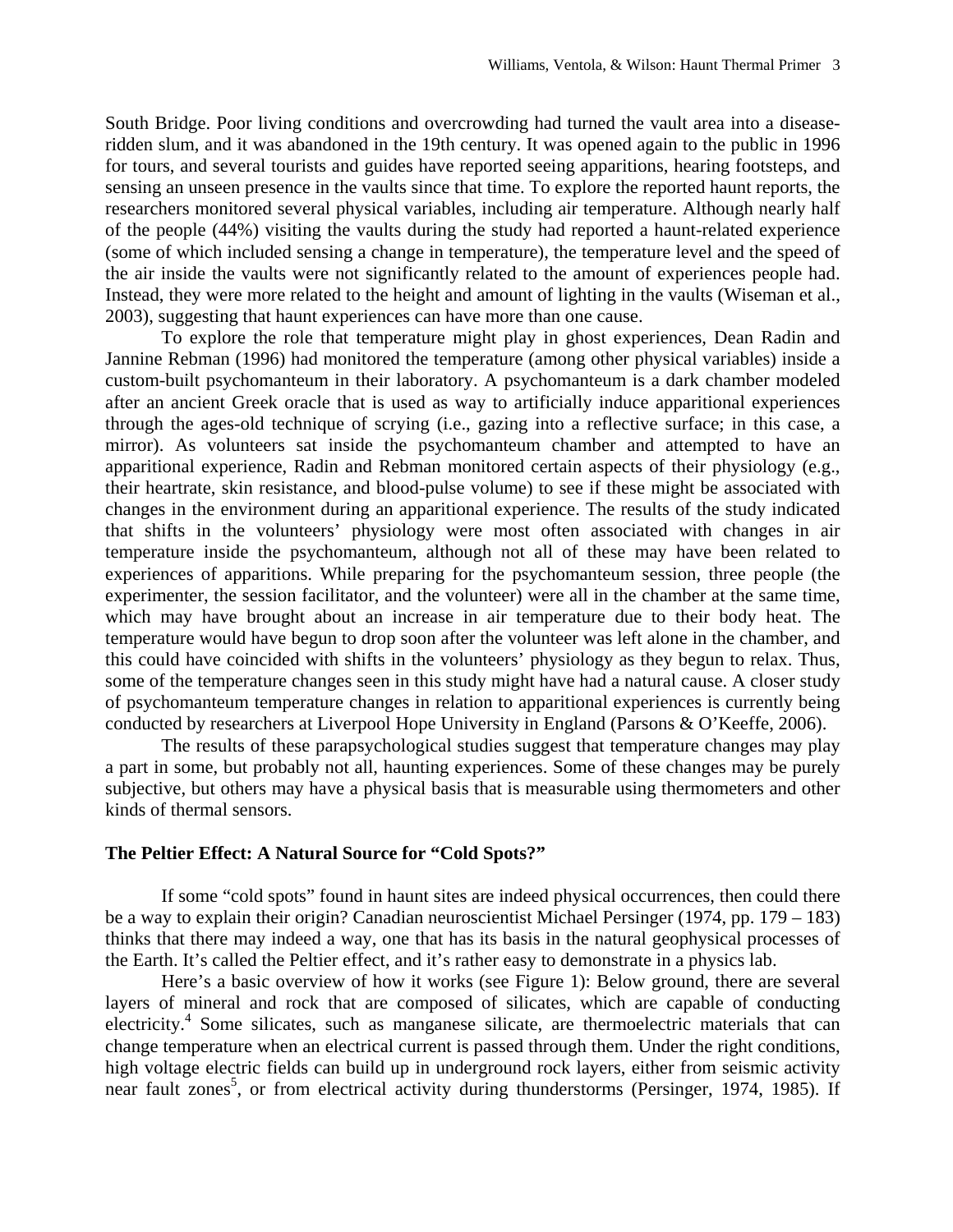enough electrical charge builds up between two rock separate layers of opposite polarity, an electrical current can begin to flow between them. If a slab of thermoelectric material happens to lie in between these two rock layers, the current going through the slab will induce a thermal change, which in most cases would be a decrease. Homes that have been built above these rock layers would then experience a notable drop in temperature as one gets closer in proximity to the layers (this means that they would probably be felt most often in basements or low ground floors). In addition, since the flow of the electrical current between the rock layers would produce a magnetic field<sup>6</sup>, it might be possible to observe a change in magnetic field strength (as measured by a magnetometer; see our previous primer – Williams, Ventola, & Wilson, 2007) in conjunction with a sudden drop in the surrounding temperature at a haunt site.



blue = direction of electrical current flow

**Figure 1.** A basic illustration of the Peltier effect. A slab of thermoelectric material is situated beneath a reputedly haunted site, positioned vertically between two electrically conductive rock layers with opposite charge. If a current begins to flow through the slab following the formation of a high voltage difference  $(v_0)$  between the two rock layers, a thermal cooling effect would be triggered that reduces the temperature in the layers above the slab, including the low foundations of the haunt site. This effect would last until the voltage is discharged and the current between the rock layers dissipates, on the order of one to ten minutes. Based on Persinger, 1974, p. 180.

An example of the Peltier effect in action may be found in the case of the White Ranch haunting, investigated in the mid-1990s by noted parapsychologist William Roll of the University of West Georgia (Roll et al., 1996).<sup>7</sup> The case focuses around a Texas hunting lodge built in the 1950s that was renovated by a group of local cowboys. While staying overnight at the lodge, the cowboys would hear various sounds that would often wake them up at night, including what they described as heavy footsteps, loud crashes, and thunderous poundings on the wall. When rising to determine what had caused the noises, they were regularly baffled to find that nothing had fallen or moved, and that there would be no obvious sources for them. Another interesting feature of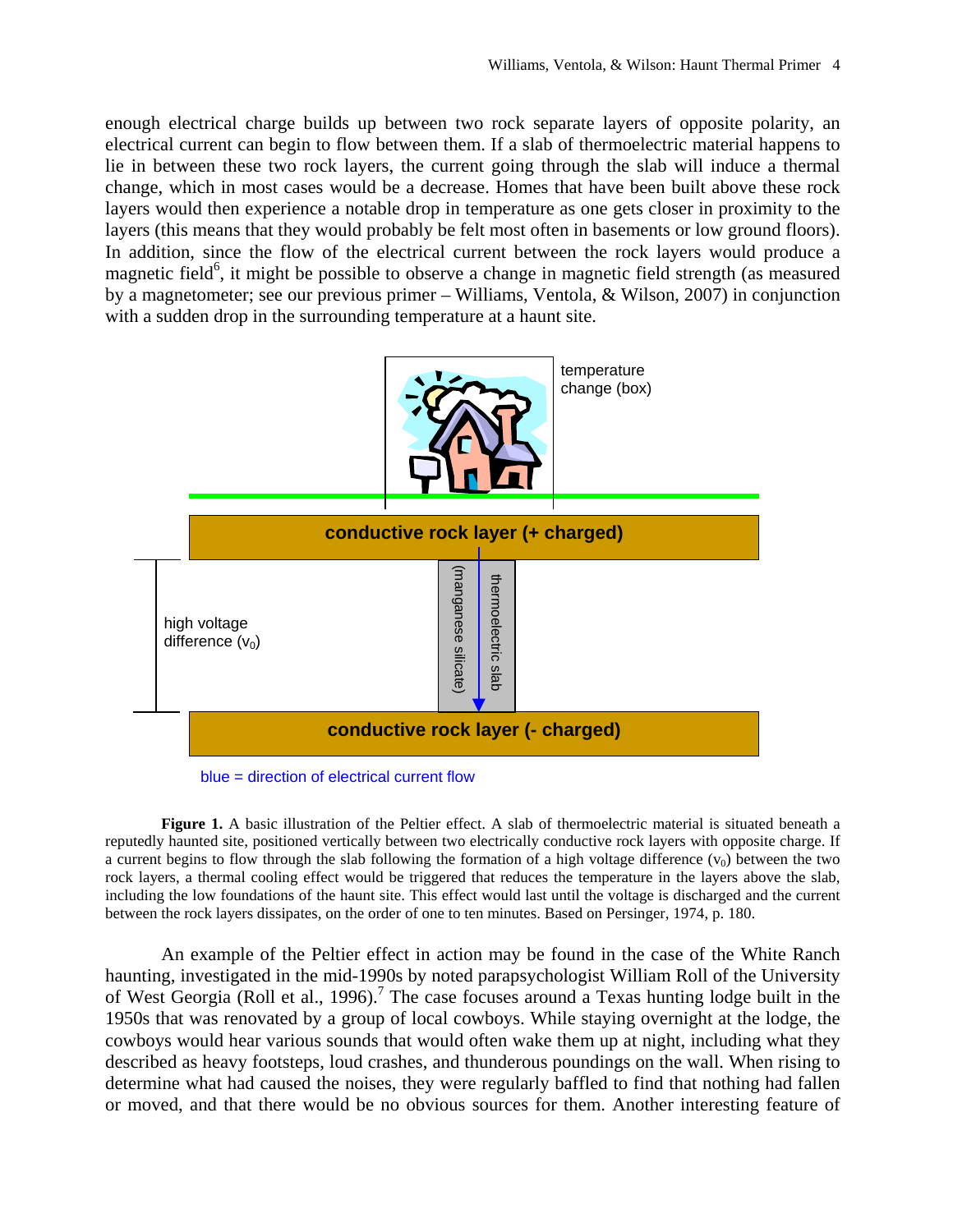these noises is that not everyone heard them each time; some of the cowboys stated that they would be awakened by the loudness of the sounds, but then be surprised to find that others in the lodge had slept right through the ruckus. Most relevant to our discussion, the cowboys would also report feeling sharp drops in temperature in their rooms at night; one cowboy had described it as being "as cold as ice," causing him to shiver underneath the bedsheets.

 The subsequent field investigation of the lodge by Roll and his assistant Lisa Sheehan did indeed reveal that the drops in temperature at night were coincident with notable, short-lived increases in the environmental magnetic fields occurring in the early morning hours (Lisa also reported feeling the sharp temperature drop while staying in one of the lodge rooms). The lodge itself was situated close to a fault zone, and seismic occurrences in this fault may have generated high electrical and magnetic activity. In addition to contributing to the Peltier effect, the effects of this activity on the brains of people may have produced auditory hallucinations, leading them to hear the loud noises in their mind that would not be heard by others.

 In some cases, the Peltier effect may even produce the opposite effect – intense heating – when the direction of the electrical current is reversed. Such an effect may have been seen in another haunt case investigated by Roll in Indiana (Roll & Persinger, 2001, pp. 153 – 154). Aside from seeing apparitions, hearing unusual sounds, smelling foul and flowery scents, and experiencing cold spots in various areas of their home, the family in the case also occasionally reported fires that would spontaneously erupt and scorch their ceiling, which were not due to electrical sparks or other common causes. Roll noticed that the home was situated within a triangular-shaped area of high-tension power lines that may have produced strong electromagnetic fields, and that there an underground stream beneath the home that may have helped generate a high geomagnetic field. Both of these could have perhaps contributed to Peltier effects that spontaneously shifted in current direction.

### **Tips on Temperature in Haunt Areas**

We now present some useful tips for paranormal enthusiasts on taking temperature readings during field investigations of haunts. Several of these tips can be used in conjunction with those we offered in our previous primer on magnetic fields (Williams, Ventola, & Wilson, 2007).

**1.) Always take note of the area you are measuring to make sure that any notable changes in temperature that you pick up are not due to natural causes, such as air conditioners or heaters, open ventilation ducts, wall cracks, or weather changes. This will better ensure that the change you are getting is more likely to be an anomalous one, rather than a false one.** Although this tip is pretty much common sense, it is also perhaps the most important one to follow. The difficult thing about using temperature as a variable to monitor for the occurrence of haunt phenomena is that it can have so many natural and artificial sources. The closer you pay attention to your surroundings and remain aware, the better the chance you have of ruling out conventional sources. As you begin to do this, the possibility that you are getting something anomalous, and thus something more interesting, begins to go up. Be sure to note down any conventional sources that you may in your investigation log or report. Also, for outdoor haunt sites, be sure to note down the general weather conditions (e.g., cloud cover, presence of wind, etc.) throughout the period of the field investigation, and it might be a good idea to check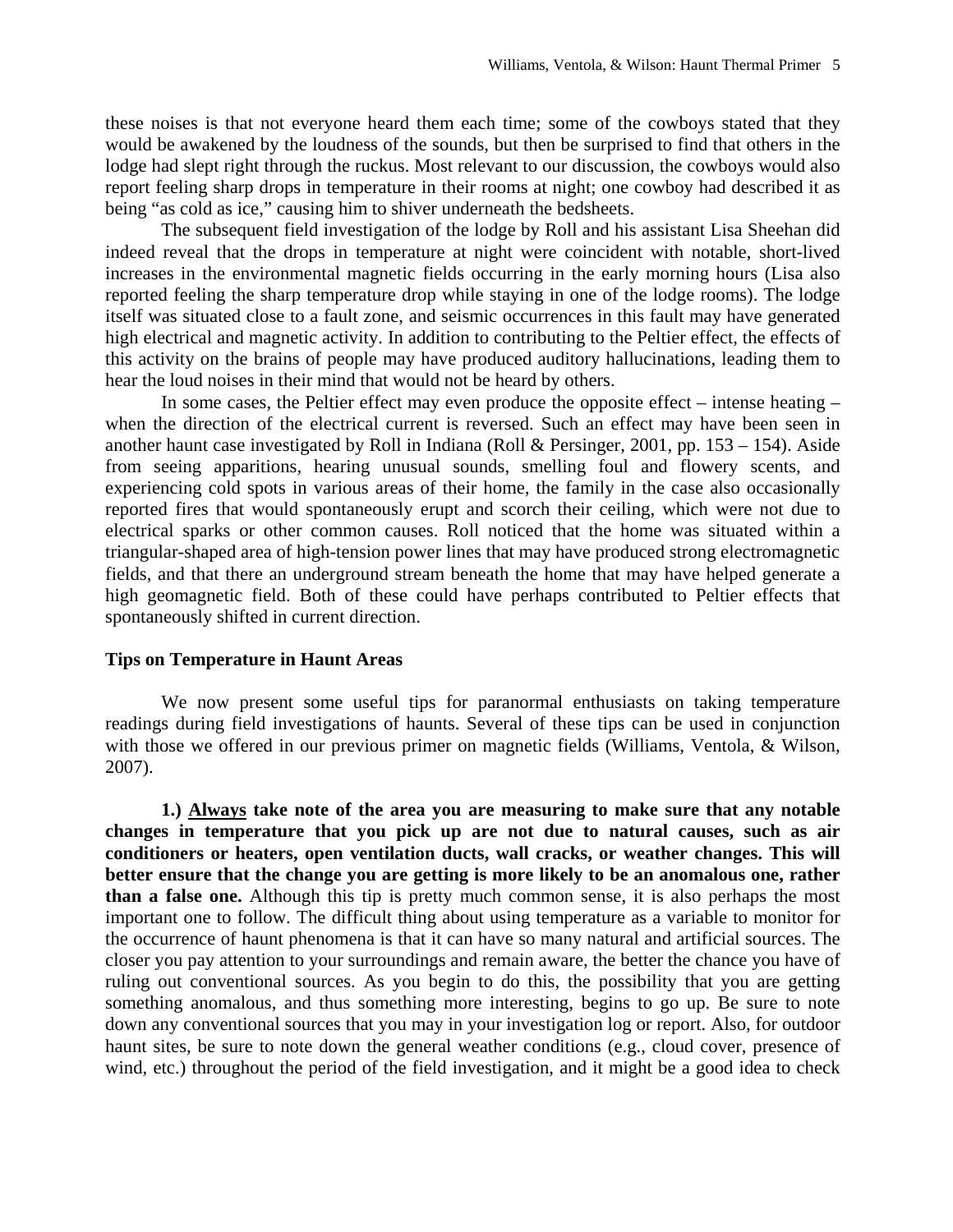the local weather reports on TV or in the newspaper prior to the investigation. The more observant and careful you are, the more seriously others will consider your findings.

**2.) Be sure to take baseline temperature readings of the haunt site in order to determine how cold (or even warm) the site initially is. It can be helpful to compare readings taken from haunt areas where ghostly phenomena has been reported with readings taken**  from nearby areas where no phenomena has been reported ("control" areas). This is one basic way to test whether or not haunt sites may be colder (or even warmer) than ordinary sites. Once you have a baseline established, you can compare it to other readings taken at a later time to determine whether or not a temperature change has indeed occurred over time, particularly if a haunt occurrence happens to take place. Measurements should first be recorded throughout the haunt site to determine the average background temperature of the site, as well as locate any areas where there might be sources that could naturally produce a change. If you have a floor plan of the haunt site available, you might note down the readings on it, along with the locations of ventilation ducts, air conditioners and heaters, windows, and other sources where air might leak into the site. This practice will also help in accomplishing the goal in Tip #1. Houran and Brugger (2000) have suggested that measurements at haunt areas should also be compared to those taken in a "control" area where no haunting phenomena have been reported. This can help to establish that the readings taken from haunt areas are anomalous, and not just part of the regular background atmosphere of the area. Field studies by parapsychologists have produced some results to suggest that haunt sites may be colder than control sites (e.g., Terhune et al., 2007), but more data on this is needed to further and better test this hypothesis. Paranormal enthusiasts can be a major help in doing this. Also, always be sure to note your units of measure (i.e., Celsius or Fahrenheit) $\frac{8}{3}$ , for both accuracy and clarity.

**3.) To improve accuracy in temperature readings during the investigation, you might invest in a good digital thermometer.** While standard mercury bulb thermometers can certainly be useful in field investigations to take general background readings at haunt sites, the late parapsychologist Karlis Osis (1982) once observed that these thermometers may be too slow and crude to detect any fleeting changes in temperature that may result from haunt phenomena. Today's digital thermometers are capable of registering such slight changes in real-time temperature with a fairly good amount of accuracy, and thus they may be a bit more reliable and resourceful. A good digital thermometer that is relatively inexpensive (and which also measures humidity) is the Model 63-1032 Indoor/Outdoor Thermometer with Hygrometer, made by Radio Shack. Non-contact infrared thermometers, such as the hand-held Raynger series made by Raytek ([http://www.raytek.com](http://www.raytek.com/)), also allow temperature to be monitored accurately and at a slight distance; they are most useful for wide-open spaces, but also tend to be quite expensive (\$150+ range). Thermovision cameras and lenses, which visually display temperature fields in an array of false colors (Andrews, 1977), have also recently become relatively inexpensive with improving technology, and can be used for monitoring temperature changes within the space of a room. Some portable ones are made by FLIR Systems, Inc. [\(http://www.goinfrared.com/cameras/\)](http://www.goinfrared.com/cameras/), but they may still be a bit on the pricey side for most paranormal enthusiasts  $(\$700+)$ .

 **4.) Consider taking magnetic field readings alongside temperature readings to see if any changes in temperature are accompanied by changes in magnetic field strength, as would be predicted by the Peltier effect.** Although the Peltier effect is a plausible mechanism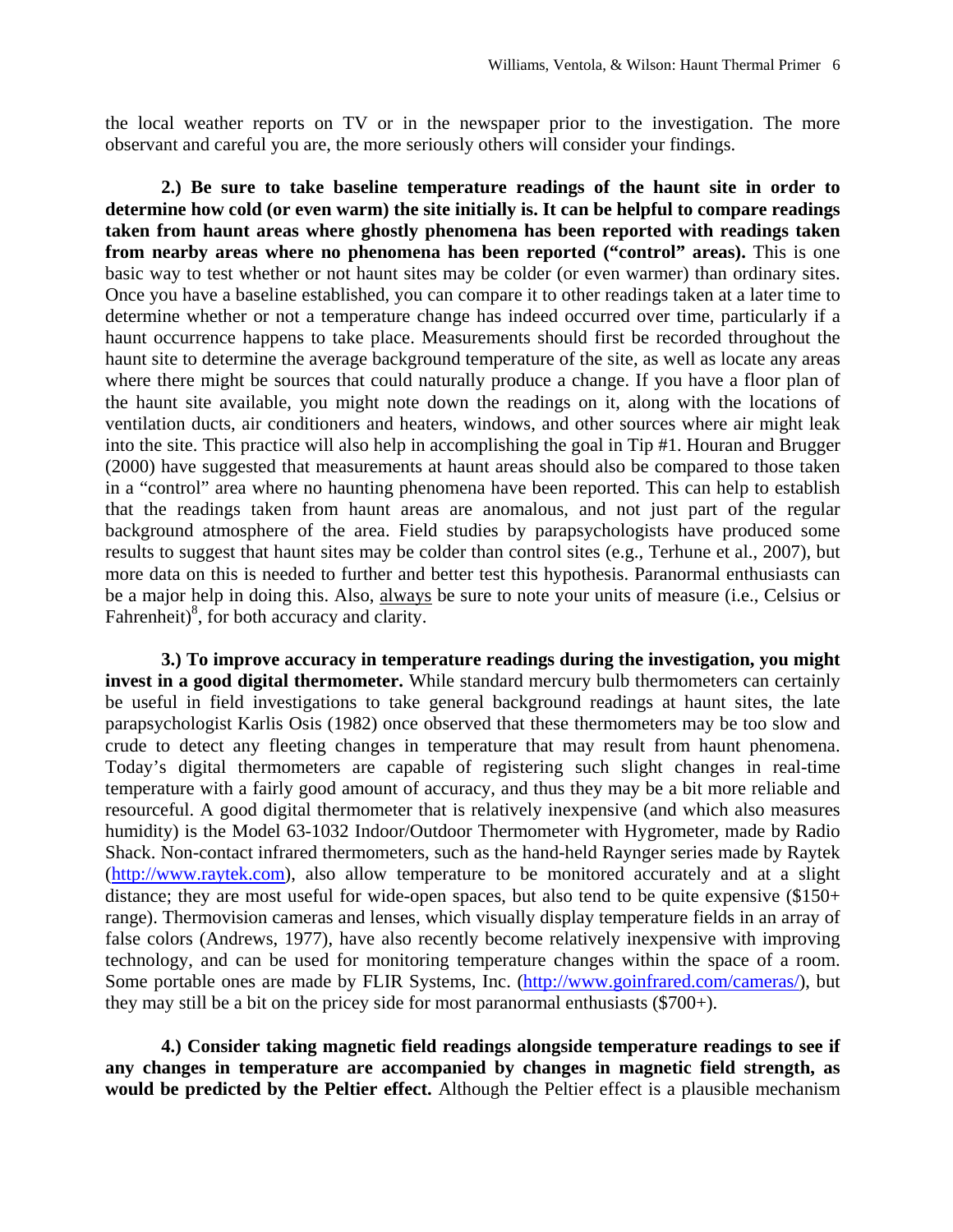for cold spots in haunt sites, additional data are needed to further test its validity. Again, paranormal enthusiasts can be of help in accomplishing this. While collecting and noting down temperature readings, other members of your group might also collect and note down magnetic field readings in your vicinity. Since most fields produced by the Earth are DC magnetic fields, it is recommended that the Tri-Field Natural EM Meter (the one with the blue label) be used to take magnetic readings (especially since this meter registers *changes* in the local geomagnetic field, which may result from an electrical current as in the Peltier effect). However, some seismic phenomena may also sometimes produce AC electromagnetic fields, so taking readings with the Tri-Field Broadband Meter (the one with the tan label) should also be done from time-to-time. (If possible, you might have members of your group take readings from both meters while you take temperature readings, since the two meters measure different kinds of magnetic fields; one meter may detect a field change that the other is unable to.) We refer the reader to our previous primer on magnetic fields for more information about taking magnetic field readings (Williams, Ventola, & Wilson, 2007).

 As a basic way to look for a possible relationship between temperature and magnetic field strength, you might consider plotting each set of readings (one for temperature, one for magnetic field) in a line graph drawn on a piece of graph paper, and then compare the two graphs to see if they show any similar patterns (such as both showing a sharp increase, or "spike," at a certain time) with each other. Just as a picture is worth a thousand words, a basic line graph of your data can say a lot about the trends occurring over time at a haunt site.

# **Conclusion**

 Although this primer is not meant to be comprehensive, we hope that it will be helpful for paranormal enthusiasts when it comes to measuring temperature, and that it will serve as yet another stepping stone for those who wish to take their approach to haunting investigations a step further.

#### **Notes**

1. For reasons of anonymity, Rosina Despard had reported the case under the pseudonym "Miss R. C. Morton," hence its name. Since the house at the center of the case was located in Cheltenham, England, it also came to known by some as the "Cheltenham Ghost" case. The details of the case were independently verified by the prominent psychical researcher Frederic W. H. Myers, who stated that, with one minor exception (an elderly man couldn't recall one event that had happened 6 years before), he "...found no discrepancy in the independent testimonies" (Morton, 1892, p. 311). Incidentally, Rosina Despard went on to become a practicing physician in forensic medicine, which was quite an achievement for a woman in the 1880s.

 2. The Morton ghost's pattern of movement would begin on the second floor of the Despard home, usually after Rosina would hear someone at her bedroom door. Upon opening it, she would see the ghostly widow walking down the landing hallway towards the stairs. The figure would then descend to the ground floor and enter the drawing room, standing at the window on the far side for a time. Then it would exit the room and head for a passage leading to the garden, where it would regularly vanish. On rare occasions, when other people or objects were in its way, the apparition would either simply pass through them, or would make slight deviations in its path to avoid them (Morton, 1892, p. 317, 321). Attempts by Rosina to corner the apparition were unsuccessful, as it would simply disappear (p. 322). Although it initially appeared "...so solid and life-like that it was often mistaken for a real person," according to Rosina (p. 321), the spectral widow seemed to gradually fade with time, and had completely vanished by 1889. Inquiries by the Despard family suggested that the apparition may have represented the second wife of a previous occupant of the house.

3. One surveillance session showed a steady temperature throughout the night.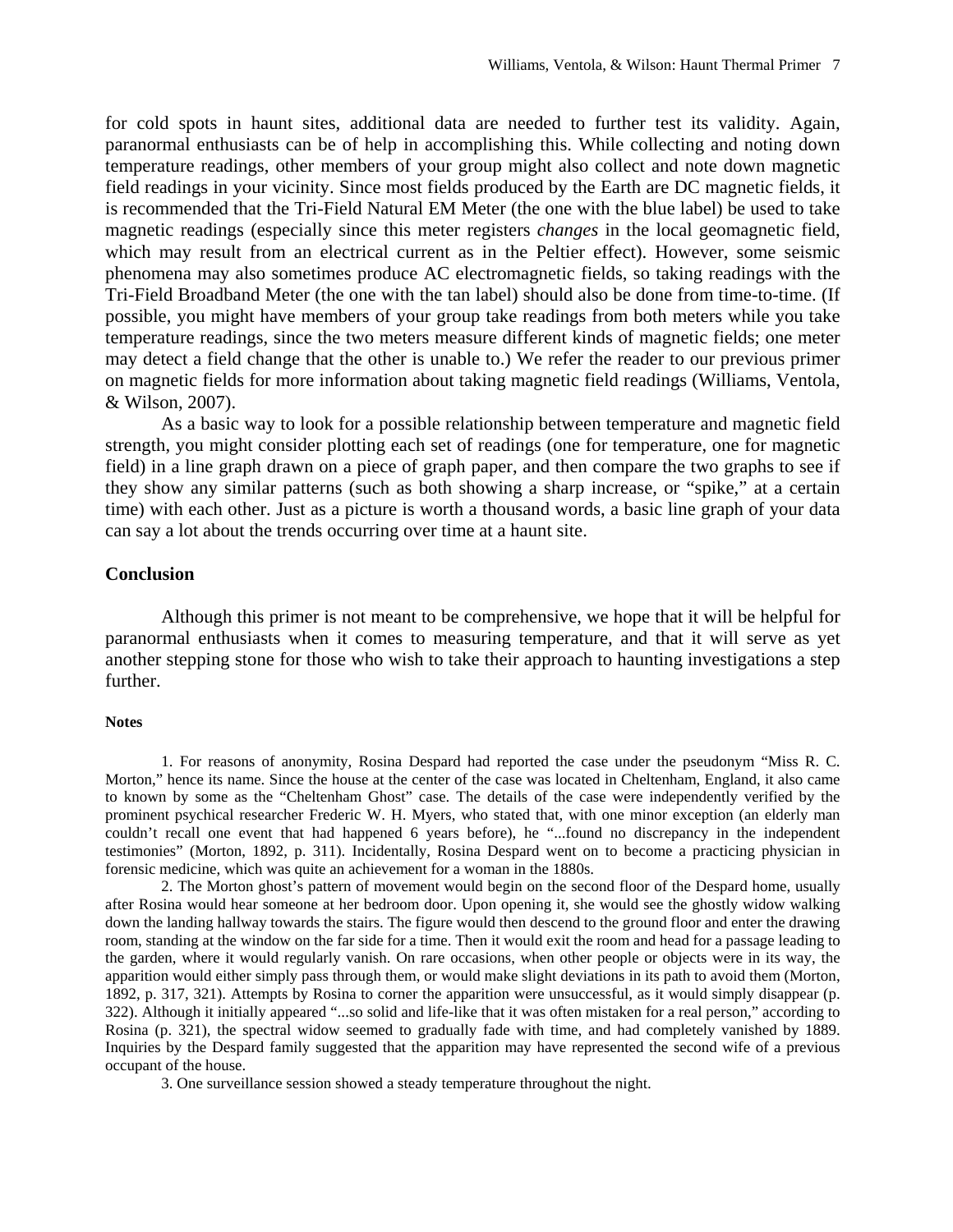4. To add a bit of chemistry for the technically minded, the element silicon in its pure solid, crystallized form is not very electrically conductive. However, when tiny amounts (as small as 0.0001%) of other elements such as arsenic or boron are mixed in, the conductivity of silicon increases greatly, making it a useful component in semiconductor devices (Masterton & Hurley, 1997, pp. 264 – 265). When combined with oxygen, silicon forms a chemical compound known as silicate  $(SiO<sub>4</sub>)$ , which can be bonded with other metals. More than 90% of the rocks and minerals found in the Earth's crust are silicate-based materials (Hill & Kolb, 1995, pp. 313 – 322).

 5. Certain mineral crystals, when subjected to intense pressure such as that generated by seismic activity, can produce a certain kind of natural electricity, known as piezoelectricity (see Persinger, 1974, Ch. 5, for more info.).

 6. In physics, this would follow from Ampere's law (with Maxwell's correction), one of Maxwell's laws that relates electricity to magnetism (see Griffiths, 1999, p. 323; and Halliday, Resnick, & Walker, 1997, Ch. 30).

 7. This case was profiled in a segment of the TV show "Unsolved Mysteries"; a video clip of this segment can be found on YouTube at: [http://www.youtube.com/watch?v=8xks0itnI\\_Y](http://www.youtube.com/watch?v=8xks0itnI_Y)

 8. Fahrenheit is most commonly used temperature unit in the United States, and is related to Celsius by the equation  $F = (9/5)^*C + 32$  degrees, where C is the temperature in Celsius (Halliday, Resnick, & Walker, 1997, p. 457).

## **References**

- Andrews, A. K. (1977). The use of instrumentation to detect temperature fields in haunting, poltergeist, and experimental PK investigations. *Journal of the American Society for Psychical Research*, *71*,  $333 - 334.$
- Coghlan, A. (1998 1999). Midnight watch. *New Scientist*, *160*, 42 45.
- Griffiths, D. J. (1999). *Introduction to Electrodynamics* (3rd Ed.). Upper Saddle River, NJ: Prentice-Hall.
- Halliday, D., Resnick, R., & Walker, J. (1997). *Fundamentals of Physics* (5th Ed.). New York: John Wiley & Sons, Inc.
- Hill, J. W., & Kolb, D. K. (1995). *Chemistry for Changing Times* (7th Ed.). Englewood Cliffs, NJ: Prentice-Hall.
- Houran, J., & Brugger, P. (2000). The need for independent control sites: A methodological suggestion with special reference to haunting and poltergeist field research. *European Journal of Parapsychology*, *15*, 30 – 45.
- Masterton, W. L., & Hurley, C. N. (1997). *Chemistry: Principles and Reactions* (3rd Ed.). Fort Worth, TX: Saunders College Publishing.
- Morton, R. C. (1892). Record of a haunted house. *Proceedings of the Society for Psychical Research*, *8*,  $311 - 332$ .
- Osis, K. (1982). New equipment for ASPR research on apparitions. *ASPR Newsletter*, *8*, p. 1.
- Parsons, S. T., & O'Keeffe, C. (2006). An initial exploration of ambient temperature fluctuations and anomalous experiences. *Proceedings of Presented Papers: The Parapsychological Association 49th Annual Convention* (pp. 335 – 338). Petaluma, CA: Parapsychological Association, Inc.
- Persinger, M. A. (1974). *The Paranormal: Part II Mechanisms and Models*. New York: M.S.S. Information Corporation.
- Persinger, M. A. (1985). Geophysical variables and behavior: XXII. The tectonogenic strain continuum of unusual events. *Perceptual and Motor Skills*, *60*, 59 – 65.
- Radin, D. I., & Rebman, J. M. (1996). Are phantasms fact or fantasy? A preliminary investigation of apparitions evoked in the laboratory. *Journal of the Society for Psychical Research*, *61*, 65 – 87.
- Roll, W. G., & Persinger, M. A. (2001). Investigations of poltergeists and haunts: A review and interpretation. In J. Houran & R. Lange (Eds.) *Hauntings and Poltergeists: Multidisciplinary Perspectives* (pp. 123 – 163). Jefferson, NC: McFarland & Company.
- Roll, W. G., Sheehan, L. C., Persinger, M. A., & Glass, A. Y. (1996). The haunting of White Ranch. *Proceedings of Presented Papers: The Parapsychological Association 39th Annual Convention* (pp. 279 – 294). Durham, NC: Parapsychological Association, Inc.